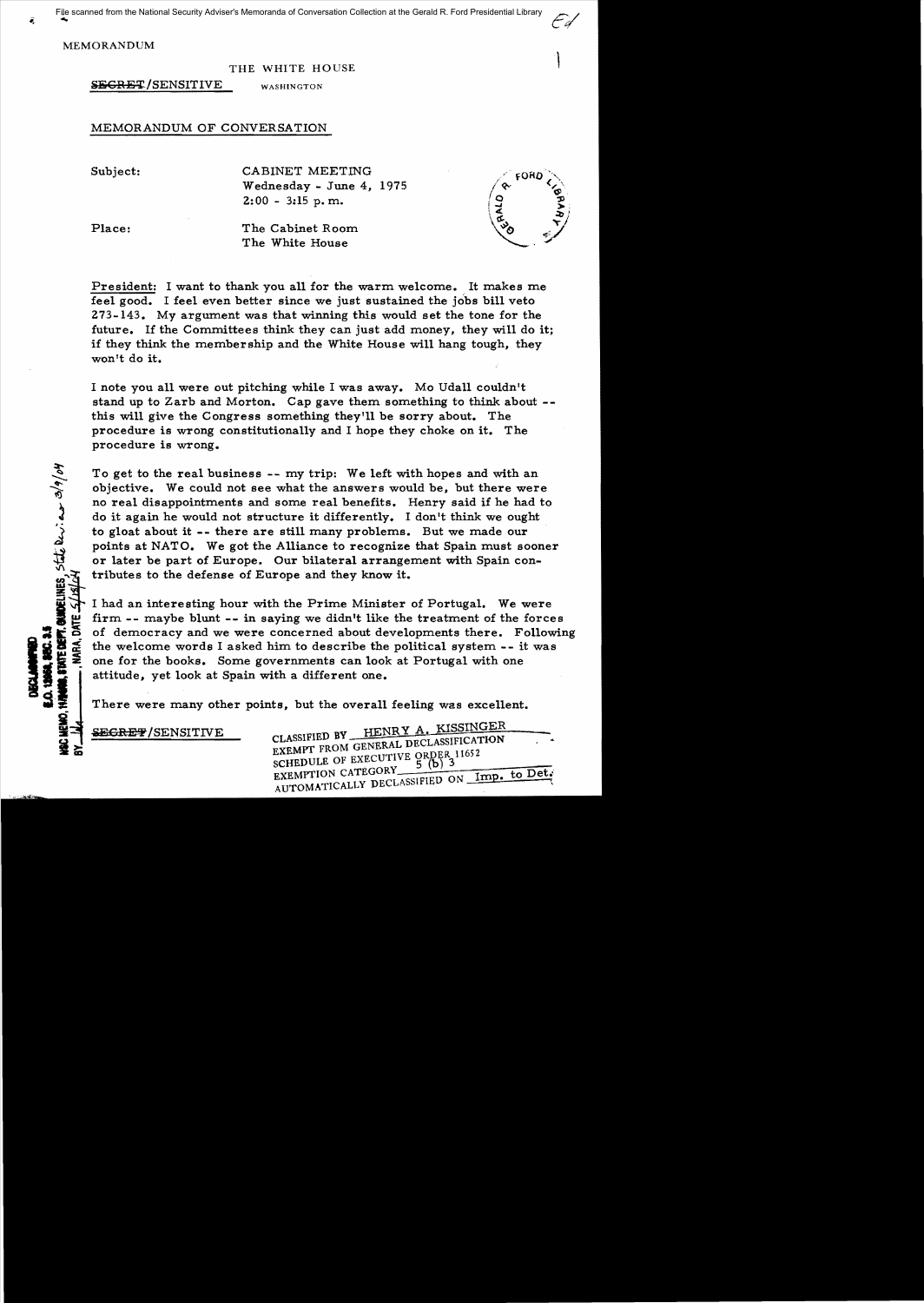## $\frac{1}{2}$  = 2 -  $\frac{1}{2}$  = 2 -  $\frac{1}{2}$  = 2 -  $\frac{1}{2}$  = 2 -

...

We then went to Spain and concentrated on the military situation. It is a difficult political situation at this time. We were welcomed by all the elements in Spain.

From there we went to Salzburg. We had two good days there. The atmosphere with Sadat was excellent. In our reassessment we want as many points of view as possible. I told Sadat that and I will tell Rabin that. When we finish, we will be in a better position to make our decisions.

We have basically three options. To continue with the step-by-step; to go for acomprehehsive settlement - - that raise s the problems of the borders, the boycott and all the elements of peace. But if we don't make progress in these, talks, it is hard to argue we shouldn't go the comprehensive route. I am not saying we will, but it must be considered, and many -- Congressmen included -- now say it is the only way. Or we could go comprehensive with an interim step under that umbrella. We will welcome Rabin here, to get the benefit of his knowledge and views as we have the others.

In Rome we discussed the critical political-military situation in the Mediterranean: Portugal, Spain, Italy and Greece and Turkey. They are serious problems for anyone who is realistic. I think Italy, which still has serious problems, has made much more headway than anyone would have thought possible. I met with President Leone, Prime Minister Moro, and their top staffs, and then concluded with an inspirational meeting with the Pope. I heard his health was serious but he gave no indication his health wasn't good. He spoke, shook hands firmly, and discussed a wide range of things. I was very impressed.

The hours were long and we were well fed -- but I only gained a pound. Henry, do you want to add anything?

Kissinger: Let me make a couple of points that are not easy for the President to make. When we proposed a summit, many of our allies agreed only because we asked; they were not enthusiastic at all. Then it happened during Vietnam, when many. thought we would come up with some razzle dazzle. We thought of coming up with a spectacular, but decided that was a bad idea.

It came out better than we thought possible. We discussed four agenda issues: problems of Western defense, East-West relations, economic and energy issues, and other problems of the Alliance. We showed we

## <del>EGRET</del> /SENSITIVE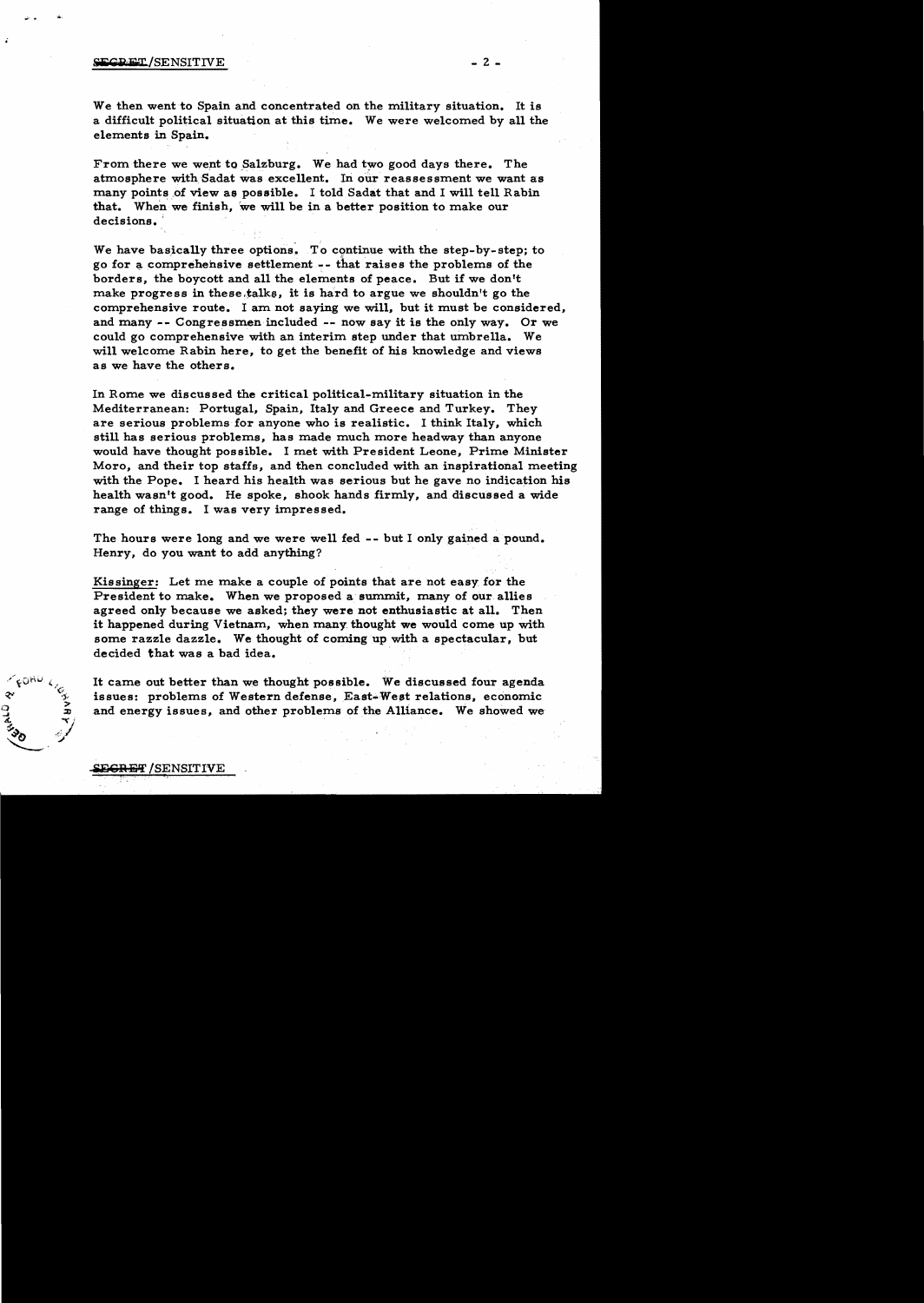## <del>ECRET/</del>SENSITIVE

*i* 

 $\cdot$   $\cdot$ 

were back in business, and not loaded down with Vietnam. It was proposed by Trudeau to have annual meetings like this -- and this idea would have passed except for the French. There was a consensus of going in the direction of our QECD and IEA initiatives. There was total agreement on East-West issues.

The President had extensive talks with the heads of Government of Greece and Turkey. On Saturday they issued a communique which showed an amazing degree of agreement and conciliation. The biggest problem *is* our aid cutoff. A framework was created at Brussels. The problem is who will put forward the first proposition. Another problem 'is the domestic situation in both countries.

In retrospect I think the summit will appear as a psychological breakthrough. On Portugal, the press is writing that we like a right-wing dictator but not a left-wing dictator. Goncalves said the only representative of the people was the Armed Forces Movement -- though they have been in Africa for 20 years. He said the parties only represent portions of the 'people. It's an anomaly for Portugal to be in NATO, Why Goncalves would want to remain in NATO is a good question -- for the Communists, or because his domestic situation is not ready to leave. This could be a bad signal for Spain, for Italy, etc. In Spain we are hoping to avoid a Portuguese situation.

The President has said everything that is possible to say on the Middle East, except that if we can generate the same spirit in Israel that was present in Egypt, we are in good shape. Especially with the Arabs, personal relationships are vital and here the results were superb. A mood has been created which we will hope to pursue with Rabin.

Morton: How much did you get into energy?

President: The Italians were very interested in nuclear energy. They are in a tough position -- they have no oil and they desperately need alternative sources.

Kissinger: Many of them asked about enrichment orders.

President: They want the order book open. If we don't right away, they will be going to other sources. Nuclear fuel is an excellent lever for our long-term foreign policy. They were pleased with the moves I made on oil before I left. Subjectively they were pleased with our progress but they didn't comment much.

B<del>CRET</del> / SENSITIVE

 $-$  3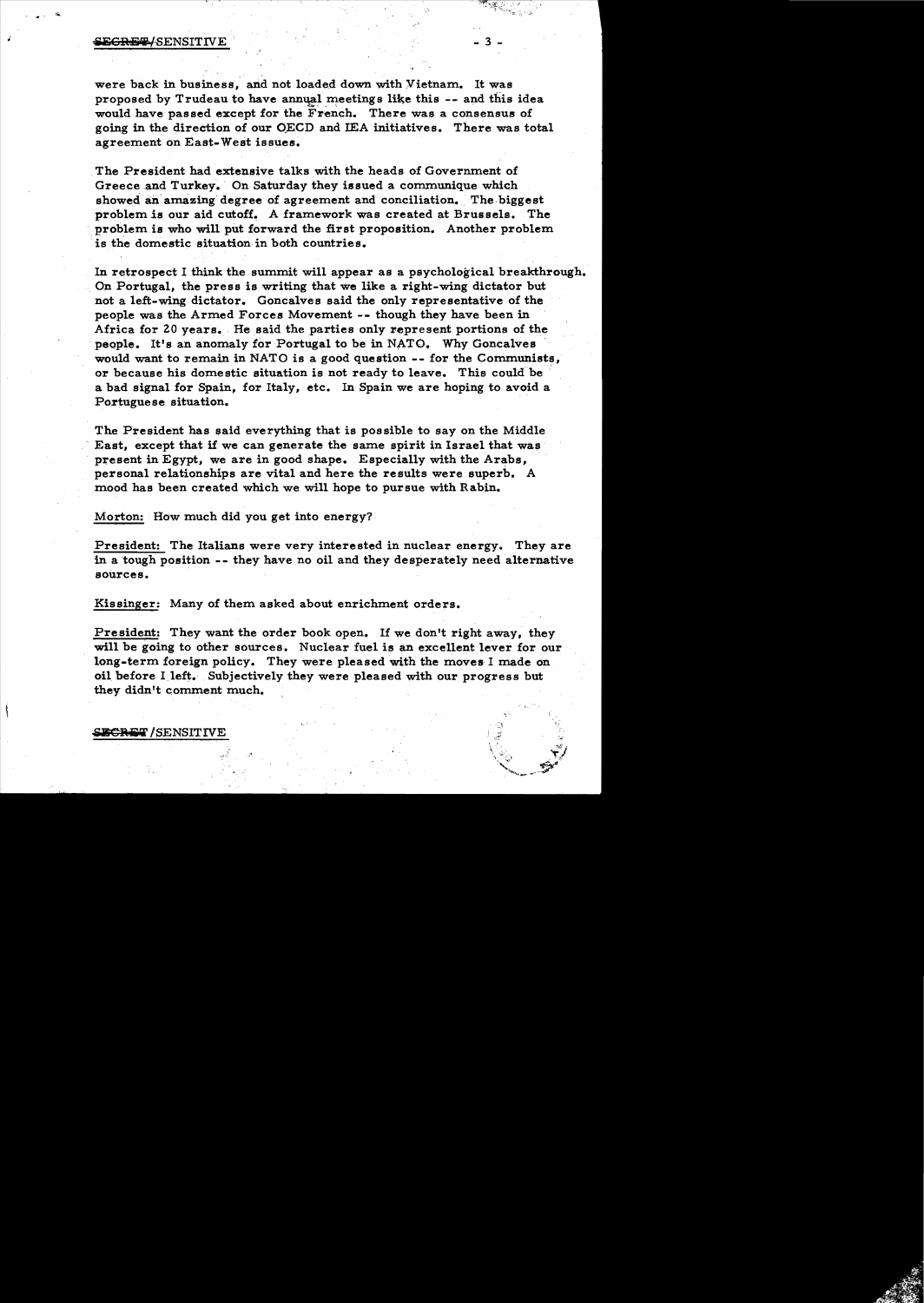## SE<del>CRET/</del>SENSITIVE

#

Schmidt didn't think we were making enough progress economically. I showed him some statistical data which was very helpful.

Wilson is mainly concerned about the EC referendum. The polls show over 60 percent are in favor of staying in the Community.

Buchen: Was there any mention of Congressional attitudes toward NATO?

President: Fortunately we'had some good votes on the Defense bill which helped. Also we noted the Mansfield statement that he wouldn't submit his amendment.

Kissinger: They said we shouldn't take the cheese case as a precedent. They would be tough on the others.

Butz: We gave as much to Europe as we could without violating the law.

President: They give us a different picture.

Dent: Is Europe optimistic or pessimistic about things now?

President: They are having their problems of recession, unemployment. inflation. They are aware of the political potential of unemployment. Italy has an election coming up.

Simon: They want an export-led recovery. They think if our economy would take off, it would bring them along. It won't really; their exports to us aren't that big. Their intra-Europe trade is bigger.

*, •••• -!o* 

President: I had a good meeting with Giscard. He couldn't for domestic reasons come to NATO, but he wanted to make the gesture, so he came to dinner.

[There was a discussion of strip mining. Then the President asked all" the members of the Cabinet for a brief progress report on their activities.]



S<del>EGRET/</del>SENSITIVE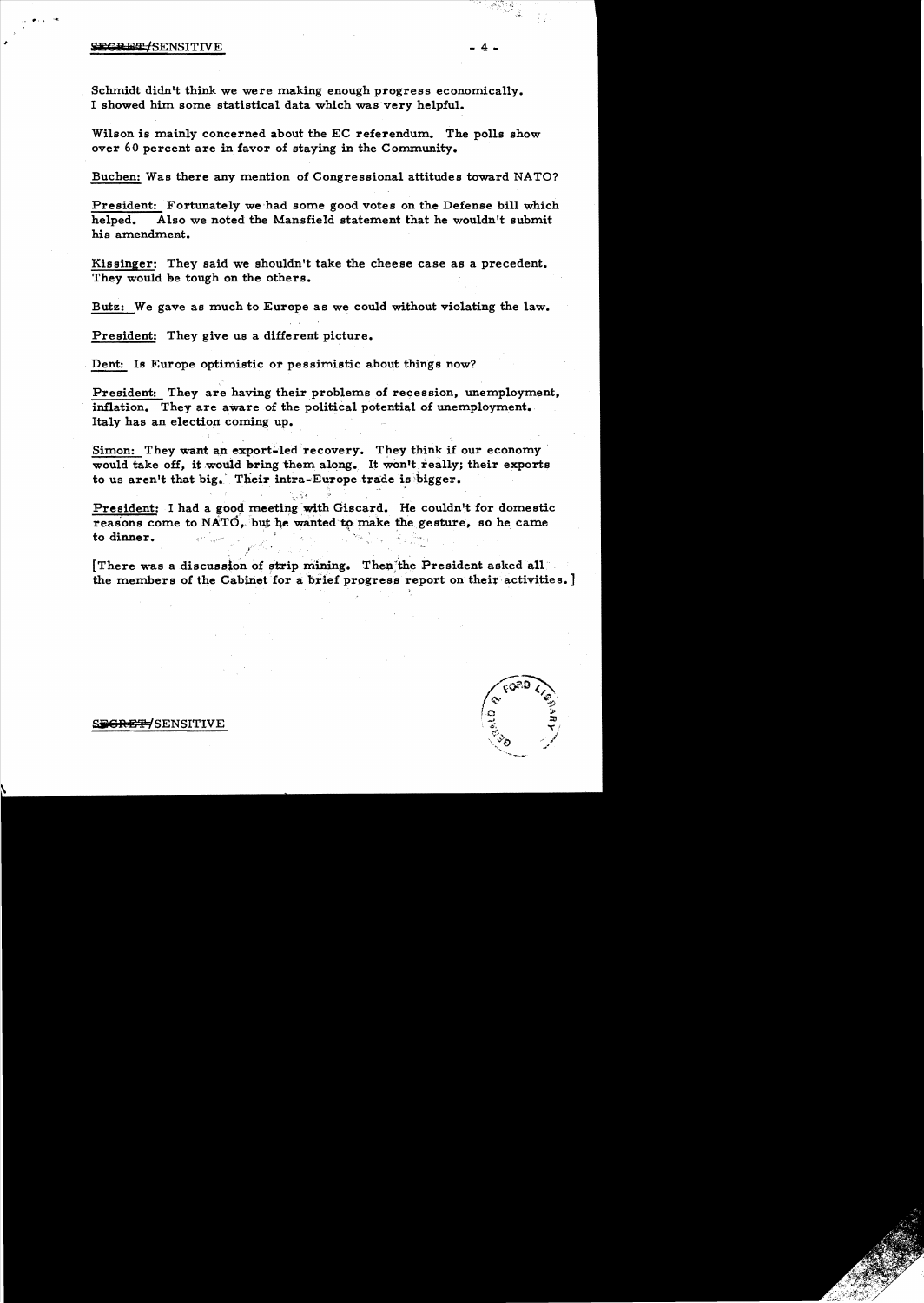Labrint 2nty<br>4 June 25 P Thanks for more water in maker une fut pod éur corrothet wing this world estation free father. If Controlling the case and many, they will. If they Onip c flore mondeshipor WH will have tonight they <u>acrostly it</u> Denote jean all aver out futuring which Derns away that Cedal constant étant syste Zant & Matar. Cap que trou something to thing on the this will give Cong something Any'll in song about The prochan is more envoltationally + Ilya Han chatter et, The procedure is any. Togette red busines. We left or byes sam defention, he coll not see what conserves and be - Int threwse - on usel for heappen time a some real buffets, K Tird if he hatted at a good the world work structure A dig. I don't trinhave on jet to gloot about it - shill mon proto. We enablement points at NATO. put What I were that Spon want worder Patre Un put of E m. On balatered w/ Spain contribute tre ly of Emethy know it. Had withresty tour les biens partiques. We were from maybe Huil - in saying we choose who hastract of Joseph dans + was emarged watchcourt Pollowing c interest crys askel him to Dernie pot system - it is one fac bretes. Serve g ats can look at Part is pour attende, yet bak at your Madronit tere one en outre points forte os nall futin was excel. De tron unsette Sy. Concentrated en und ort.

DECLANNE **E.O. 12058, SEC. 3.5** NSC MEMO, 11/2409, STATE DEPT. GUIDELINES, State lev.es3/9/04<br>BY tug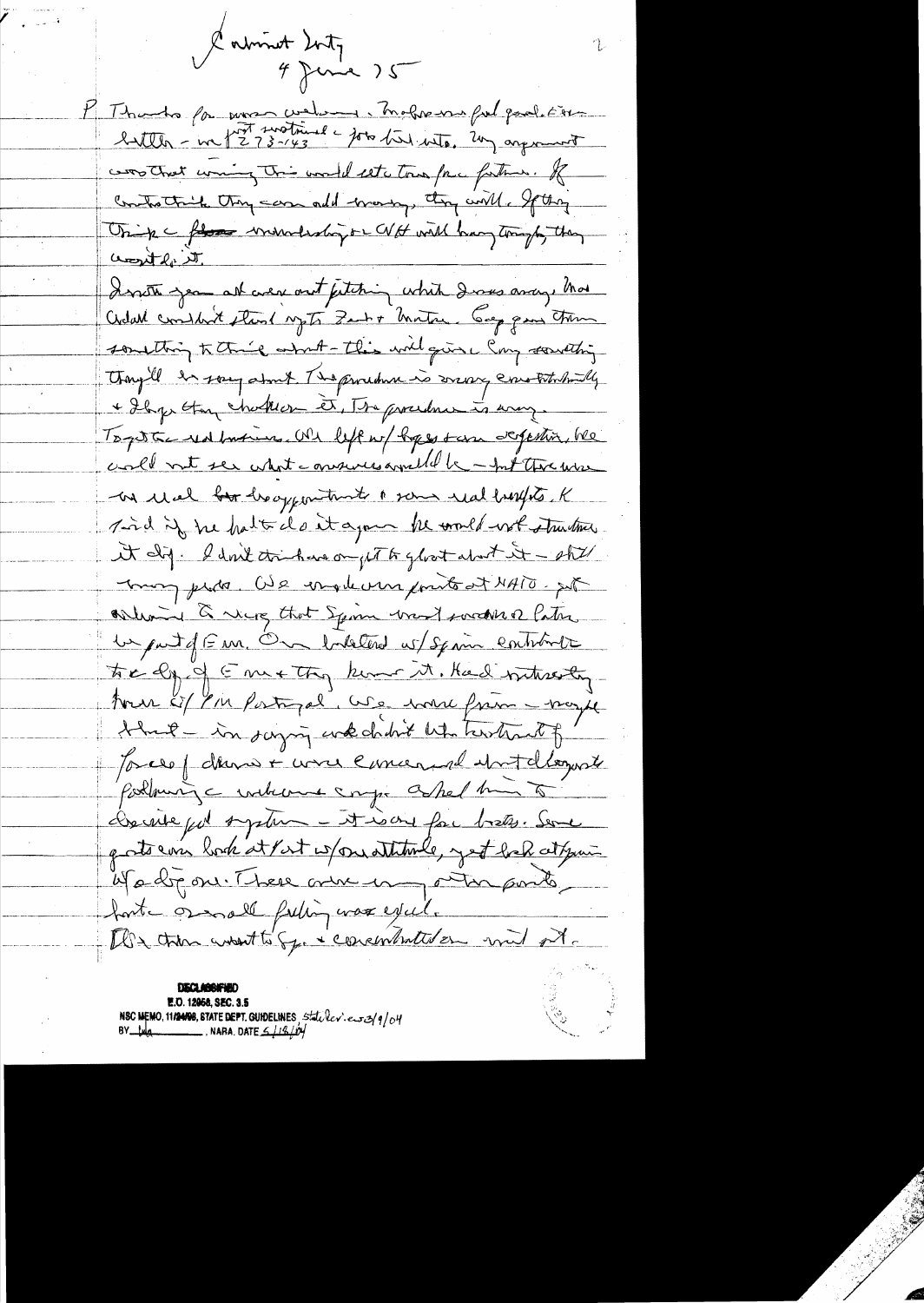It is a dip put set at the time we were unland by all elements. From there to Soly burg, Had 2 pour days true. almos to Saint Hulland for an Macropal en want are mong punts of women for partition of total Salest & with the Roin that Olan are found me to me litter than to goode and division . We have 5 of this -Containe w/ the; comprehensive seitchement - that saises puits of border longists, place but sp undert mode prop in These tolks, had Kangue should to carge bonnerin mitte brokken par mé rue le port modela Long way; carrywhenic of interior stop when this mutual Ne could arlean kulom po bien Commodelyte wing one we howeverthere. Ja come an droussel intrin pol-mil sit in Med-Victorial, Spain, Stay-G-T. Serving proba from our who is unhoters. I think I tup - still hars servis ports - have made trave banthing Than any could have that probable. Unit w/ how, "more, + Other top stoffs & then wanderdarles wegger when writing w/ Pope I hard herethans revises his tu pare two ministra hunterware Jane. He spoket that forms Jamely, les conseil aville vous est things - I was my impressed. Hungina long & une avec model ped- au dank VI et une motiva correct prints voters p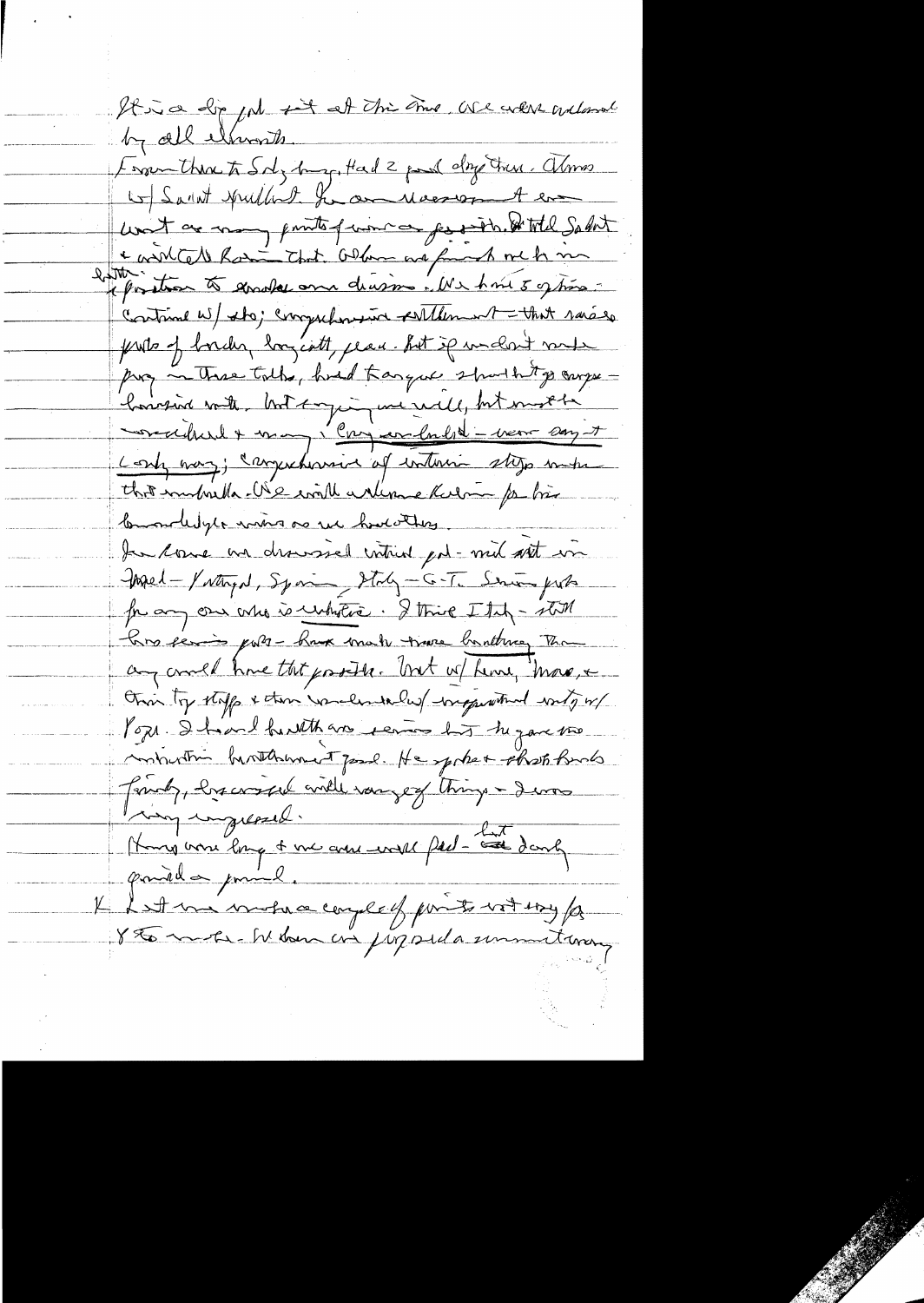for eliverage darty breeze wracked crot butthy instrict Thousand hyperic almin SVU When may that we would care my after y to dag ghe GSA that of considering my or teartailmen, intelhanded Oft possible. We chosered 4 agents would -We should we were both for Angines, not breaks donne au/ UM. It moes proposedit have anne l'arty would have passed except forts. Comes son of pay un denstem para OECUFFEA metritis, Total agreement on E-w posits, Park & tensive Title w/ G-T, Or Sat Clay result commune which chouse amazing agioment convention bonggood put is aid cityf. Franceme at purpels with probable utorisait put pourant et et proposition. Auration think comment will appear as pay the hunterban On fort, prior vertin na tite inget any chist. not bet wing-Generaties entering upperple cos AF N (Cho m Gira fr 20 ju). Portro dont andy up portioned a people. Amoundly for fact me Worte, Why Caredra write to good ques - for Consta de l'empe lui donne, et vot unely. Misambé de batzigad for Spine, Don, M. Der Spann und Ingress to anoid c last fit. Plus soit en This possible on ME except par Componente same spart un F Chineskuns prentin E, we migord shope to spiralnots,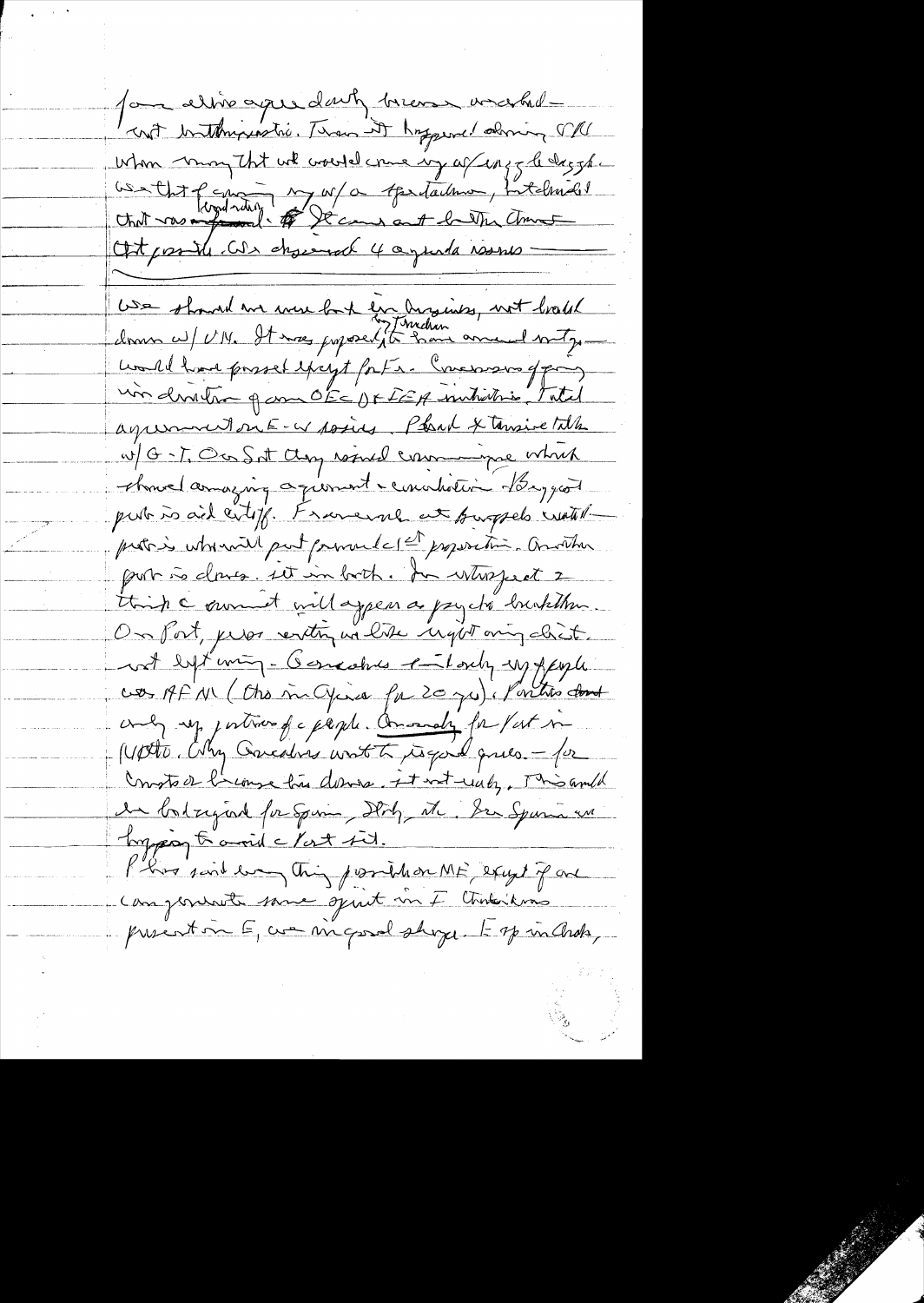personnel entitremongo au votal - la c monto avec super. Once has been wanted which are will hope to present of finding nortra Pour much qu'int tout engy P Stations un untersted un une enange de torpe provision - Chang have insint & desperatily includ tommos Non asked obout inishunt a his l'Ibon wont corder book quan que doit registemon thing will be ging to atton somes. Ame full i aarpullent level for one long tour prosper poting. This were placed w/day ont was before I before Subjection try were phased as form prog but they choost Schmichtenhit Third are were conthing emery groupes evar. I should tim some retution lata cidade Coro sorry healyful, Outras mois la convenant dont c'a chettre Borls' show one Go to in form. Burham C - wonting Cong attends toward NATO P Forhuotely un had some good with or DOI but which Sulpe d- also world hourspill throwns, we did say <u> bom Sic ag. was roying From</u> K They said us sluncht take any cheese cases opereduri. They crowlld betongto on atten But are gone or work to feel as we could us a enothing  $c$  law P Trygue was a dy pretire. Unit Is Enroginishe et personnetes. P. Bay boring this fores of incession, unlegebyent,